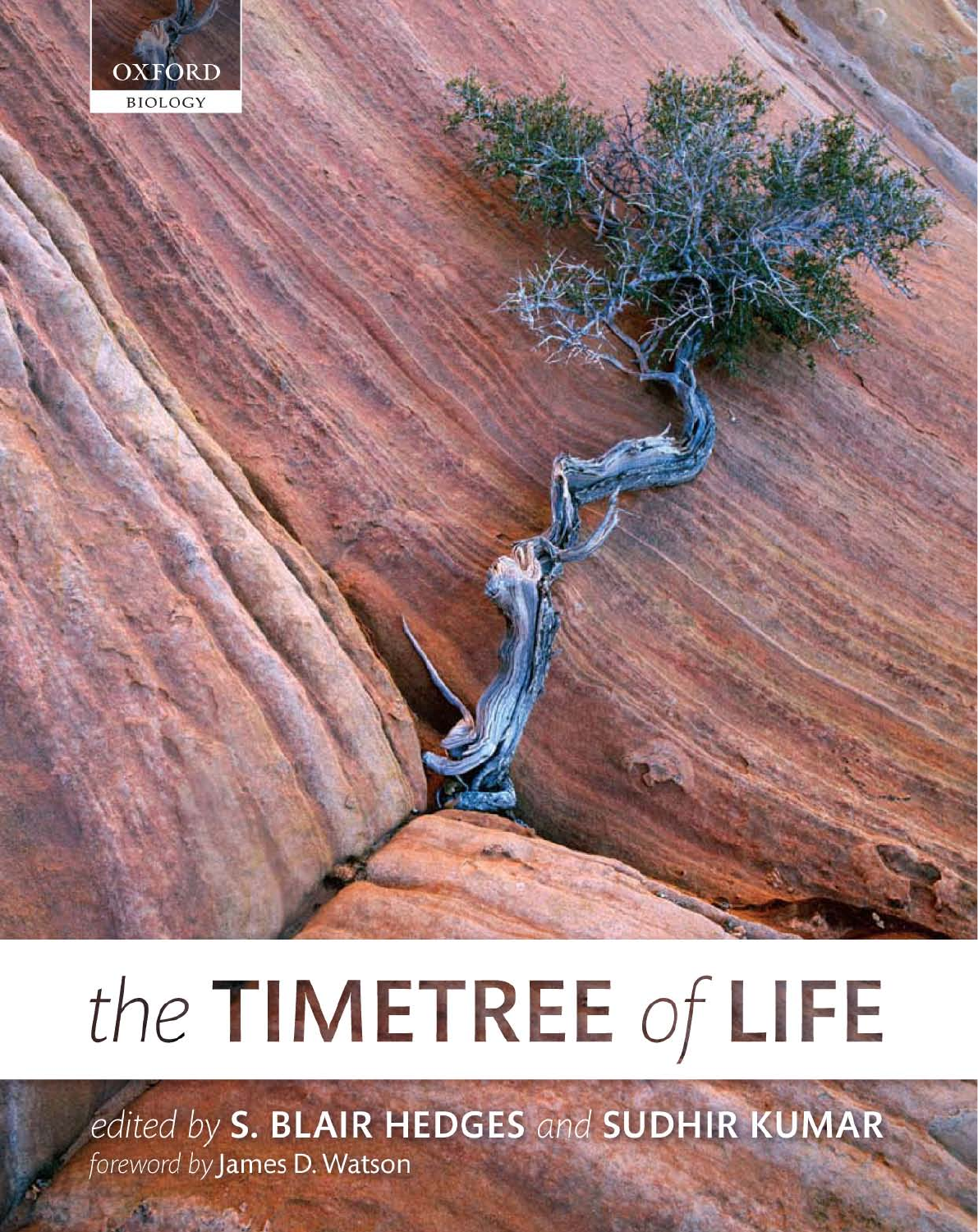## Preface

This book addresses one of the most basic of biological questions: the Tree of Life and its timescale. Our goal was to bring together experts on all of the major groups of organisms to produce a state-of-the-art synthesis of the molecular timescales of life. At the same time, we wanted to make this information on phylogenetic trees scaled to time—timetrees—accessible to everyone, including students and scientists of all disciplines, to facilitate interdisciplinary research and discovery. The result is essentially an encyclopedia of The Tree of Life. On the one hand it has a uniform style and minimum of jargon to make it useful for nonspecialists, while on the other hand it contains the data and literature references needed by active researchers.

Early in the project, we made two decisions to ensure that a single, manageable volume was produced. First, we decided to include only divergence times estimated by molecular clocks. The integration of fossil and molecular timetrees is complex and the number of fossil taxa is quite large. Second, we limited coverage of taxa to the family level and above, because any finer resolution below the family level (e.g., genus or species) would have required multiple volumes. In the future, we look forward to relaxing both of those limitations.

Chapters in this book correspond to evolutionary groups (taxa) and as such are arranged in a hierarchy. For example, the chapter on placental mammals covers only the orders whereas chapters on individual orders of placental mammals cover the families. Beyond this, our decisions as to the scope of each chapter were largely based on the published literature on molecular timescales, which is uneven in its taxonomic coverage. For example, there are more chapters on plants and tetrapods than on protists and invertebrates, reflecting the imbalance in the number of studies reporting time estimates pertaining to those groups. Also, if a group (e.g., class or order) was covered in a single published study we were more likely to treat that taxon as a single chapter rather than splitting or merging it with other taxa. We took great efforts to include all evolutionary groups—prokaryotes and eukaryotes—with published times estimates, but additionally needed to include new data and analyses to fill in taxonomic gaps in 13 chapters. The current gaps in coverage are certain to disappear in the near future as more timetrees become available.

Each chapter begins by summarizing aspects of the diversity and distribution of the group in question, showing a color image of one or more representatives as the first figure. If fossils exist, highlights of the fossil record are mentioned. The remainder of the chapter then discusses the phylogenetic relationships of the included taxa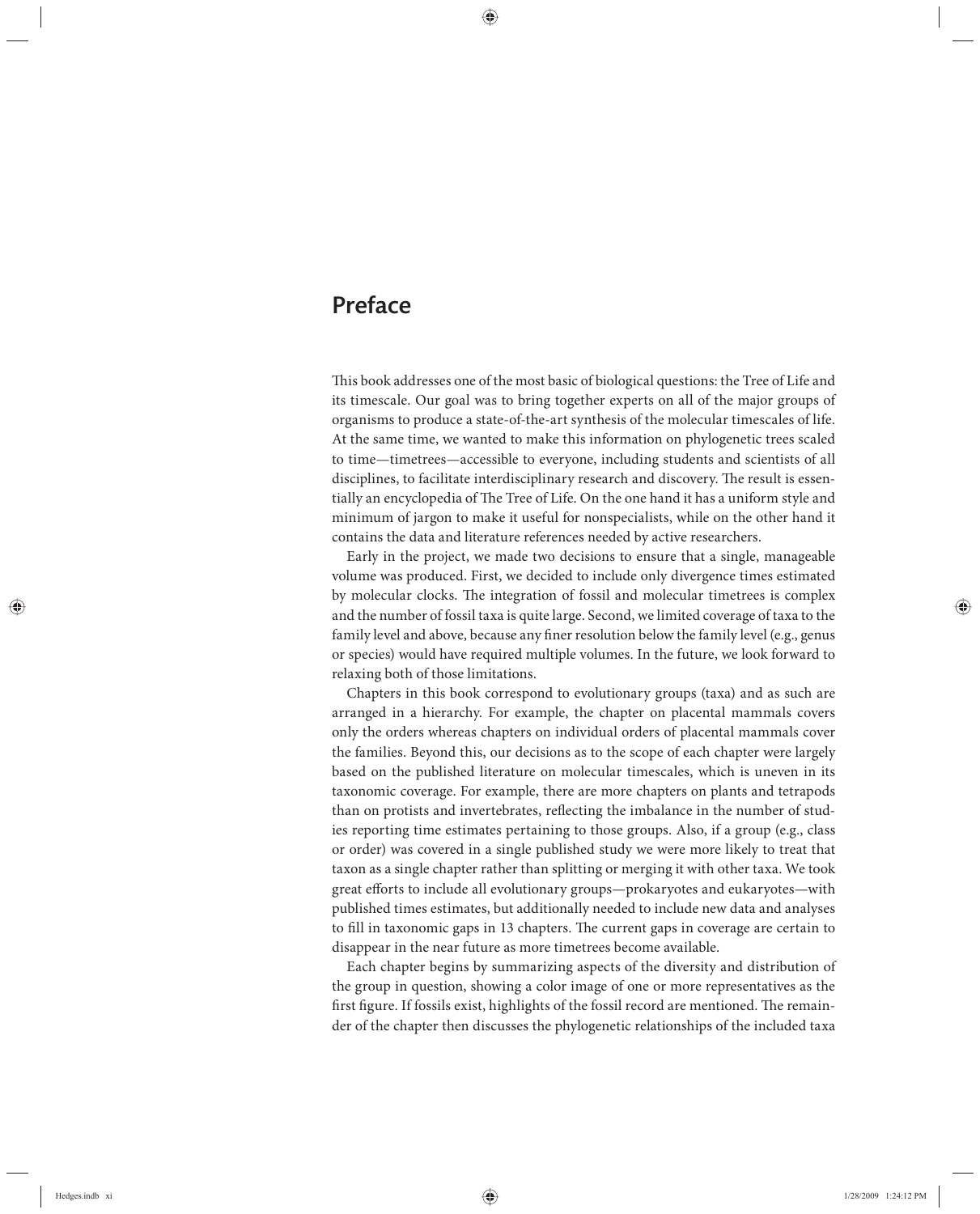and their times of divergence based on molecular data. The time estimates, whether published or new, are presented in a table with measures of statistical confidence. The first two columns of every table pertain to the nodes and times in the timetree, which is the second figure of each chapter. We asked the authors to be precise in discussing divergence times, referring to the split of two lineages rather than the "age" of a taxon. Authors were encouraged to conclude their chapters by relating the timetree to other aspects of evolutionary history and Earth history such as plate tectonics, climate change, and biogeography. Therefore, even in chapters that do not contain new data, this section may contain a new synthesis and new ideas.

One of the most difficult tasks of each author was to construct a single summary timetree for their group. Multiple timetrees were not permitted, because of space limitations. As guidance, we urged authors to average time estimates across studies, for each node, and use those mean time estimates in the timetree. For groups in which multiple studies exist, and each study has estimates for every node (i.e., a complete table), this averaging approach usually worked well. However, in cases where one published study included all taxa and other studies estimated times for only one or two nodes (i.e., a sparse table), the averaging approach was often impractical, in which case the most complete study was used for the summary timetree by some authors. A few authors also preferred not to average time estimates if the outcome was inconsistent with currently accepted tree topology or if they disagreed with the conclusions of a particular study. In this sense, contributing authors made the best possible choices in coming up with the final timetrees. All timetree chapters received rigorous peer review. In the case of those authored or coauthored by one of the editors (S.B.H.), the other editor (S.K.) handled the review process independently. All reviewers were kept anonymous, even when they asked to be identified to the authors. We owe a great debt to this large body of reviewers who significantly improved the overall quality of the book.

All of the timetrees in this book are drawn in the same format. Higher taxa names, if present, are shown in vertical text on the right. Nodes are numbered from oldest to youngest, and there is a timescale at the bottom showing two levels of geologic periods. The geologic timescale, colors, and names of periods follow a recent, widely used system (*A Geologic Timescale 2004*, edited by F. M. Gradstein *et al*., Cambridge University Press, 2004). Node numbers were used on the tree specifically so that users of the book will be able to determine the exact time estimates for each node from the table. This system also permits users to find confidence intervals for each node from different published studies. It was not practical to place confidence intervals directly on the timetrees because the timetree summarizes multiple studies, each with different confidence intervals.

Although we contemplated this book for some years, a catalyst for going forward was the great enthusiasm of the participants in a symposium that we organized in 2006, "Discovering the Timetree of Life," at the annual meeting of the Society for Molecular Biology and Evolution at the Biodesign Institute in Tempe, Arizona. The Astrobiology Institute of the U.S. National Aeronautics and Space Administration (NASA) provided funding for that symposium, and the speakers were John C. Avise, Fabia U. Battistuzzi, Debashish Bhattacharya, Michael J. Benton, Jaime E. Blair, Franky Bossuyt, Linda E. Graham, S. Blair Hedges, Sudhir Kumar, William J. Murphy, Juan